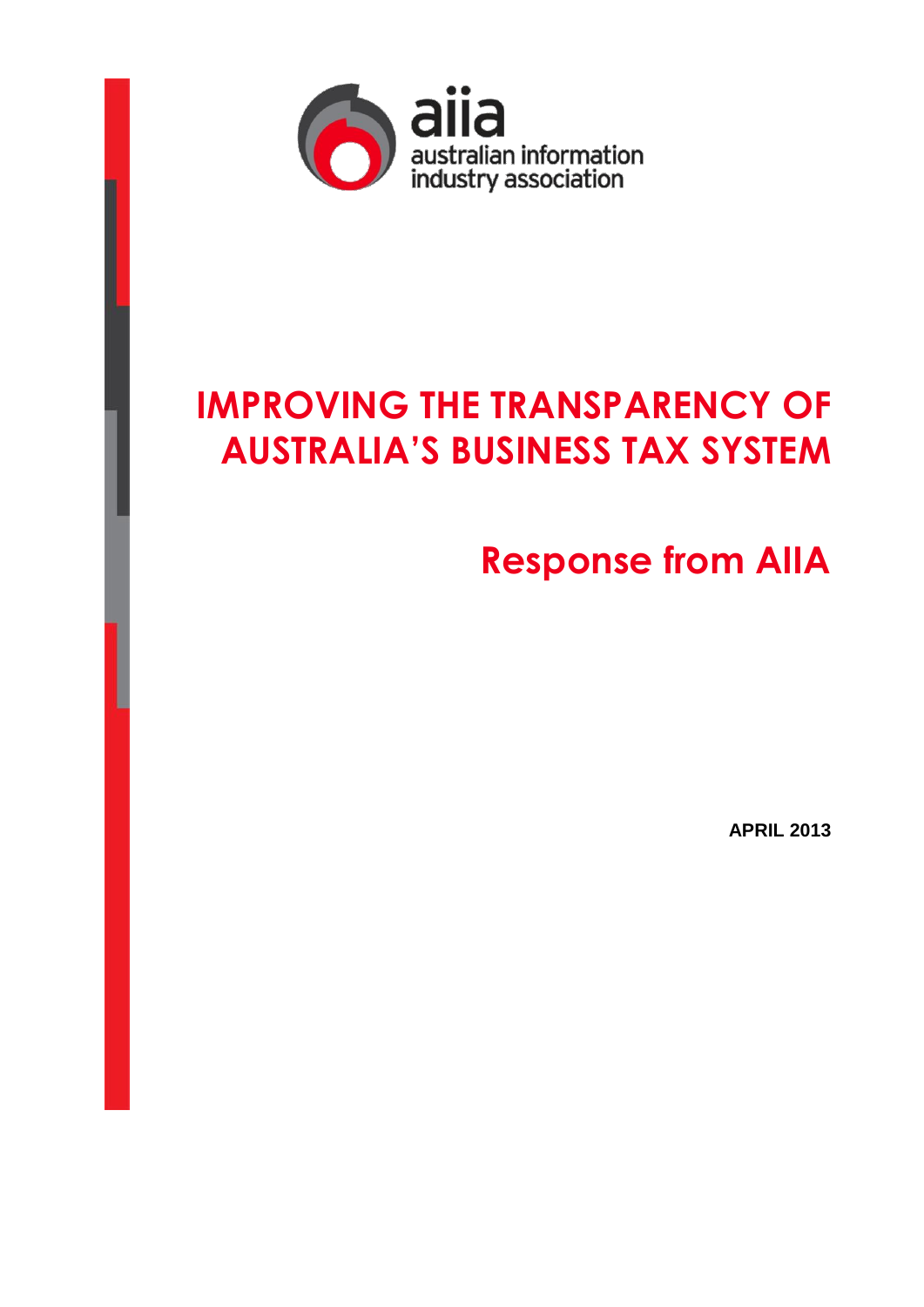

## **INTRODUCTION**

The Australian Information Industry Association (AIIA) is the peak national body representing multinational and domestic suppliers and providers of a wide range of information technology and communications (ICT) products and services.

We represent over 400 member organisations nationally, including global brands such as Apple, EMC, Google, HP, IBM, Intel, Microsoft and Oracle; international companies including Telstra; national companies including Data#3, SMS Management and Technology, Technology One and Oakton Limited; and a large number of ICT SME's.

Our members and their employees contribute to the nearly 8 per cent that ICT contributes to the Australian economy. All of our members, large and small are committed to developing Australia's digital capability and presence nationally and on the global stage.

We are pleased to have this opportunity to respond to the Discussion Paper: *Improving the transparency of Australia's business tax system.*

## **COMMENTS**

AIIA strongly supports the view that business enterprises meet their taxation liabilities. We also support the principle of transparency. However, we do not support the options outlined in the aforementioned discussion paper. The discussion as outlined in the paper is narrow and Option 1 in particular, unnecessarily punitive. The paper does not address fundamental limitations of the tax system itself and fails to give proper consideration to the broader digital economy/global economy context or current international taxation review considerations.

In summary: we do not support a 'naming and shaming' campaign as outlined in Option 1, as a substitute for appropriate legislative and policy review and amendment where current arrangements are deemed inadequate; and are unclear as to the extent to which Options 2 and 3 can achieve the outcome desired.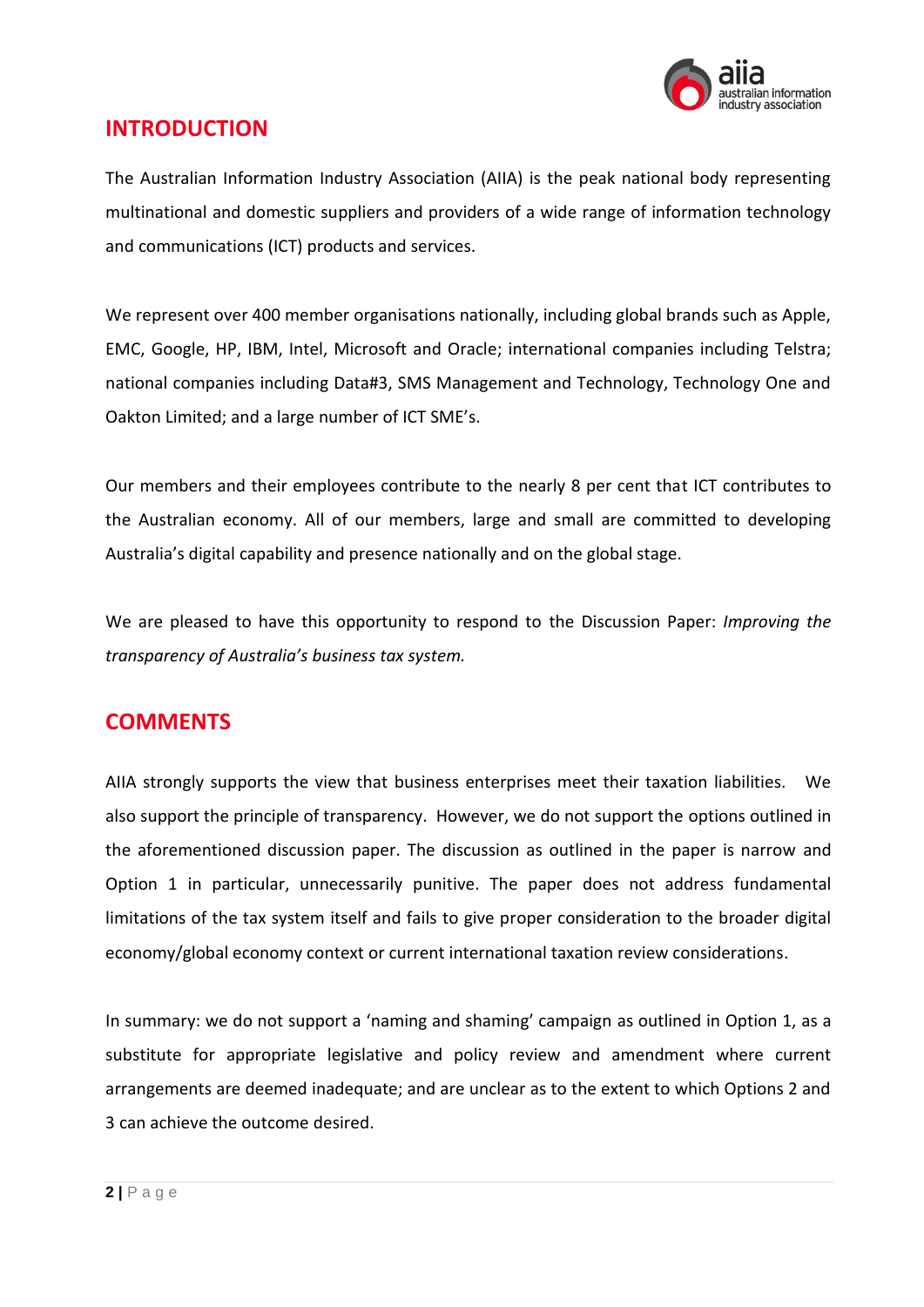

We would make the following key points:

- We are advised by members that they submit financial accounts annually and that these are routinely, publically accessible. Given this material is already in the public domain we are unclear as to why and what further 'transparency' is required.
- AIIA believes it is both unfair and inappropriate to attack the reputation of legitimate businesses complying with Australia's tax laws. it is inappropriate and arguably also ineffective, to address inadequacies of the taxation system by 'naming and shaming' companies that satisfy current taxation law and meet related compliance requirements. This has a potentially damaging impact on the preparedness of these companies to continue to invest in and support, as strongly as they currently do, the broader digital economy agenda, continued investment in ICT capability development and innovation in Australia, when in fact they do meet their legal taxation obligations. Especially in the case of ICT companies, the proposed 'name and shame' approach outlined in Option 1 undermines the Government's investment in the National Broadband Network and stated policy to drive Australia as a competitive, global digital economy.
- Further we strongly believe that Option 1 in particular, is unnecessarily provocative and will not achieve the desired outcome of a truly more transparent taxation system. We are concerned in fact, that release of information in the form proposed will cause more confusion and potential concern insofar as it is not clear that comparisons will be comparable and compromise commercial confidentiality. We are also concerned that Australia will suffer downstream damage should businesses feel maligned and, as a consequence, withdraw from doing business in Australia. Further we believe such arrangements will disadvantage Australia in efforts to encourage foreign businesses to undertake or expand investments in Australia, where no other countries in the Asia Pacific region have made similar changes. This would be different if Australia was implementing an already well understood multinational initiative.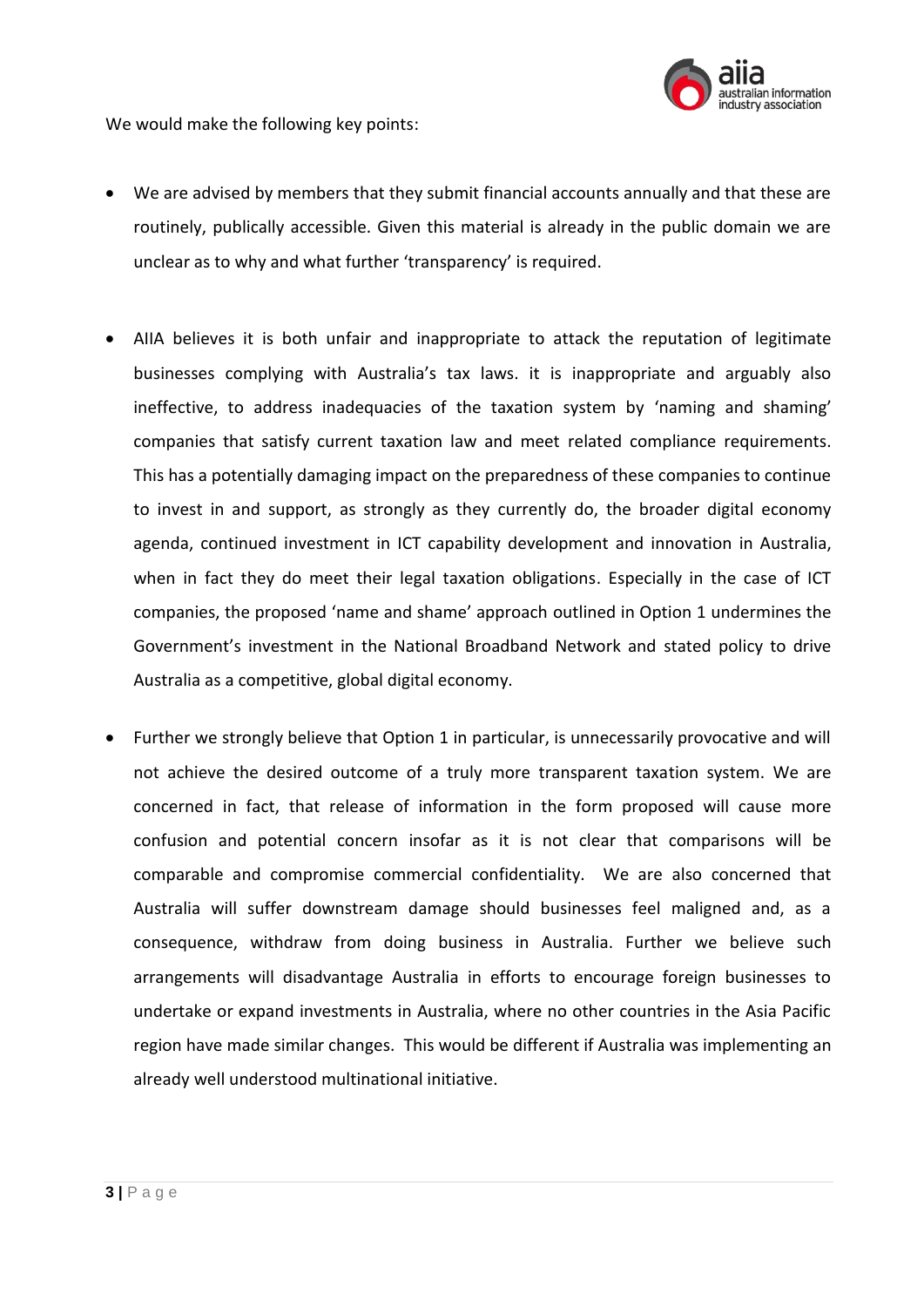

- However, we note the concerns raised by the Government regarding perceived inadequacies of current taxation arrangements for some businesses. AIIA's view is that these are symptomatic of more fundamental problems with existing taxation regulations which have been overtaken by an increasingly dynamic, global economy. This is an issue already acknowledged internationally and articulated by the OECD in their February 2013 paper *Addressing Base Erosion and Profit Sharing*. Recognition that existing taxation and international taxation rules are out of step with current global business arrangements was noted. However, while the paper supported increased tax transparency of businesses' to relevant authorities, the option of revenue authorities exchanging information and the need for improved analysis of statistics to drive policy analysis, it did not recommend public disclosure of data from taxpayer returns.
- In line with the changed external environment AIIA supports a more holistic and comprehensive review of Australian taxation laws, which takes into account broader changes in our economy and business value chains, including the global context in which we live and conduct business. These are not issues that can be dealt with effectively by Australia in isolation from global developments and trade partners.
- We therefore think it imperative in developing any new taxation arrangements Australia take a global view and, for example, work closely with G20, G8 and OECD parties to ensure globally equitable arrangements. Such an approach is necessary if we are to retain international relevance and competitiveness and particularly if we want to assure a competitive position in the Asia Pacific region. We note the comments this week of Treasurer Wayne Swan at a meeting with G20 finance ministers in Washington DC, where he specifically called out that the new opportunities for global trade and investment in a global digital knowledge economy are also posing significant challenges to the tax systems of individual countries. He goes on to note that current taxation arrangements do not reflect the reality of the digital economy or reflect modern business models. For more information see Treasurer Wayne Swan's comments as reported:
	- o [http://www.afr.com/p/national/swan\\_urges\\_action\\_on\\_tax\\_cheats\\_etlP](http://www.afr.com/p/national/swan_urges_action_on_tax_cheats_etlPFt6f1KkFywolggYttN) [Ft6f1KkFywolggYttN;](http://www.afr.com/p/national/swan_urges_action_on_tax_cheats_etlPFt6f1KkFywolggYttN) and